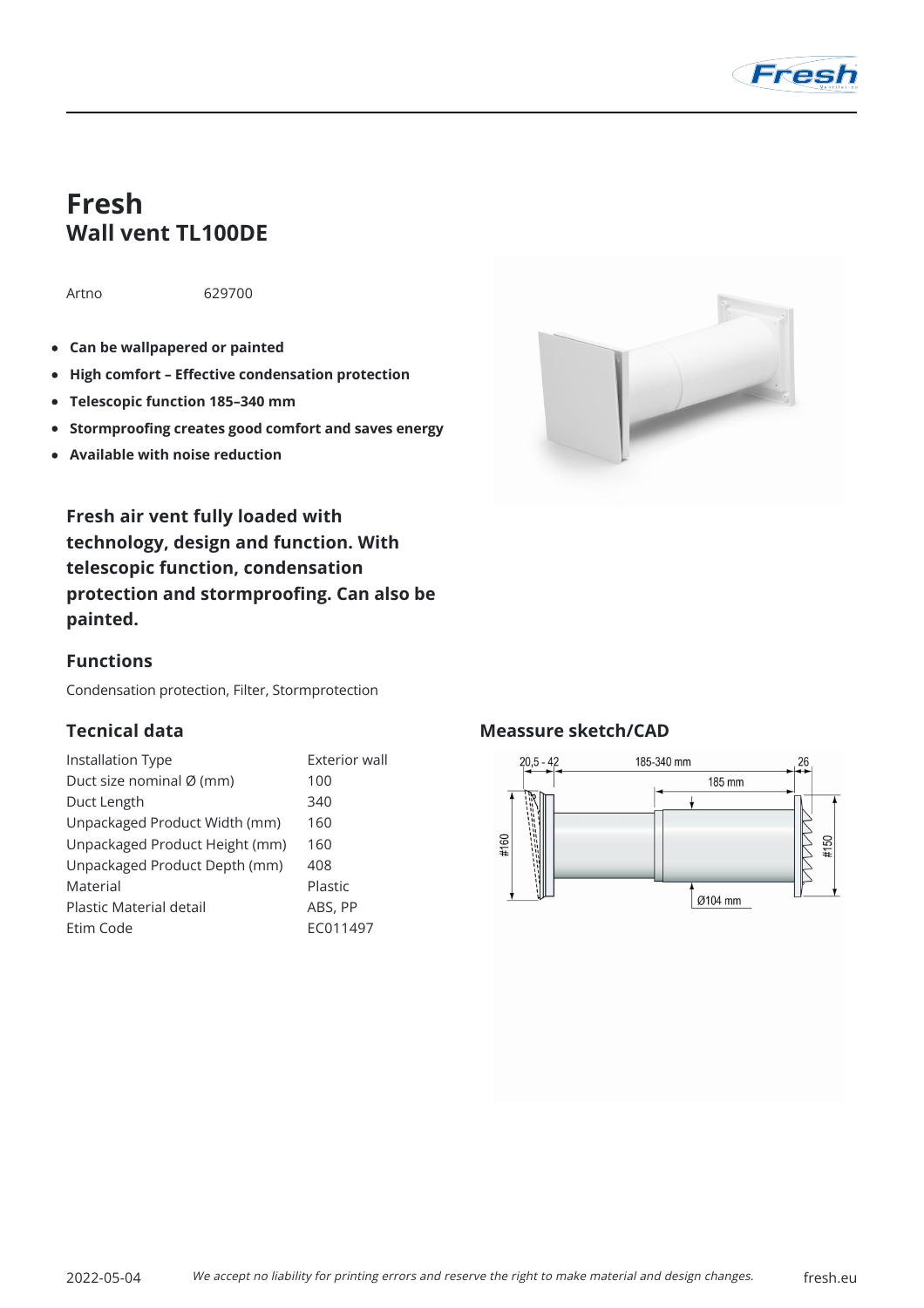

# **Description**

Fresh fresh air vents can be installed in bedrooms and family rooms

A rule of thumb to ensure the right number of vents is one in each bedroom and two in the family room. In some cases, it is a good idea to increase the number of vents, e.g. if several people sleep in the same bedroom or if the total living space is larger than usual.

The Fresh TL DE series are stylish wall vents the seem to disappear into the decor. They are fully loaded with technology, design and function. TL DE comes with condensation protection and stormproofing as standard. Can also be painted. The vent has a telescopic function 185–340 mm. For thicker walls, extend with a module pipe.

#### Installation/positioning

The vent is positioned high up on the wall, approximately 220 cm from the floor of with the top edge of the vent at least 10 cm from the ceiling.

The vent is excellent for use with underfloor heating. If possible the vent should be positioned straight over the radiator. The rising heat from the radiator is then used in what is known as a convection current.

Comfortable air distribution

The distribution pattern of the air has been carefully designed. The vent releases air upwards and to the sides. The air from outside is mixed very efficiently with the room air. The incoming air reaches a comfortable temperature just a few decimetres from the vent.

#### Stormproofing saves energy

Regardless of the wind or weather, the stormproofing decelerates high air currents, contributing to lower heating costs compared to a traditional vent. The stormproofing creates good comfort in the room and reduces the risk of draughts.

#### Filters and care

Maintain good indoor air quality by performing filter maintenance and replacement regularly. To ensure good air quality and maintained flow, the filter should be cleaned or replaced one or two times a year. The standard filter can be washed in a mild soap solution. The pollen filter and flimmer filter must be replaced. The filter is installed in a filter holder behind the front. The front can be easily opened to access the filter holder. When you use a flimmer filter, the filter holder must also be replaced. In addition, it cannot be combined with stormproofing.